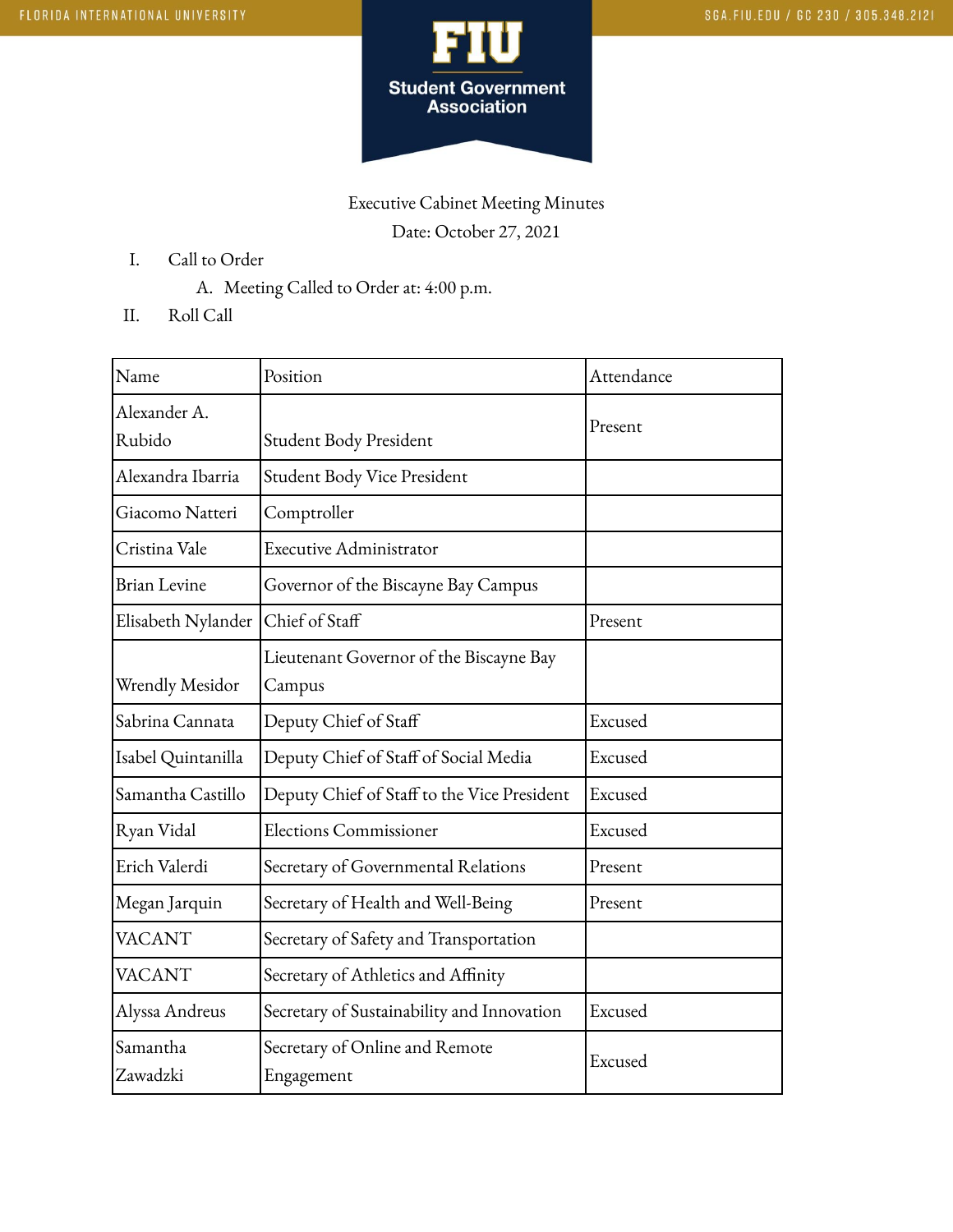| Fiorella Biagioni | Secretary of Student Affairs                                         | Excused |
|-------------------|----------------------------------------------------------------------|---------|
| <b>VACANT</b>     | Secretary of Veteran Affairs                                         |         |
| Mariam Ramirez    | Secretary of Diversity and Inclusion                                 | Present |
| Isabella Herrera  | Staff Secretary of Environmental Resilience<br>and Green Initiatives |         |
| <b>VACANT</b>     | Staff Secretary of Social Justice and<br>Advocacy                    |         |
| <b>VACANT</b>     | Staff Secretary of Talent Recruitment and<br>Leadership Development  |         |
| Roshaiya Wilson   | Staff Secretary of Campus Engagement                                 |         |
| <b>VACANT</b>     | Staff Secretary of TBA                                               |         |
| <b>VACANT</b>     | Deputy Comptroller                                                   |         |
| Alexandra Abad    | Director of Social Media and Strategic<br>Communications             | Present |
| <b>VACANT</b>     | Director of TBA                                                      |         |
| <b>VACANT</b>     | Director of TBA                                                      |         |
| <b>VACANT</b>     | Director of TBA                                                      |         |

## III. Reports

- A. Student Body President
- B. Student Body Vice President
- C. Comptroller
- D. Executive Administrator
- E. Governor of the Biscayne Bay Campus
- F. Chief of Staff
	- 1. Is anyone available to november 4th from 1-3pm? We have thrive games coming up and we need SGA members to help
	- 2. November 15th will be a senate-cabinet retreat from 4-6pm. Please try your hardest to be there. If you CAN go, please reach out to me or Sam Z so we can get a headcount.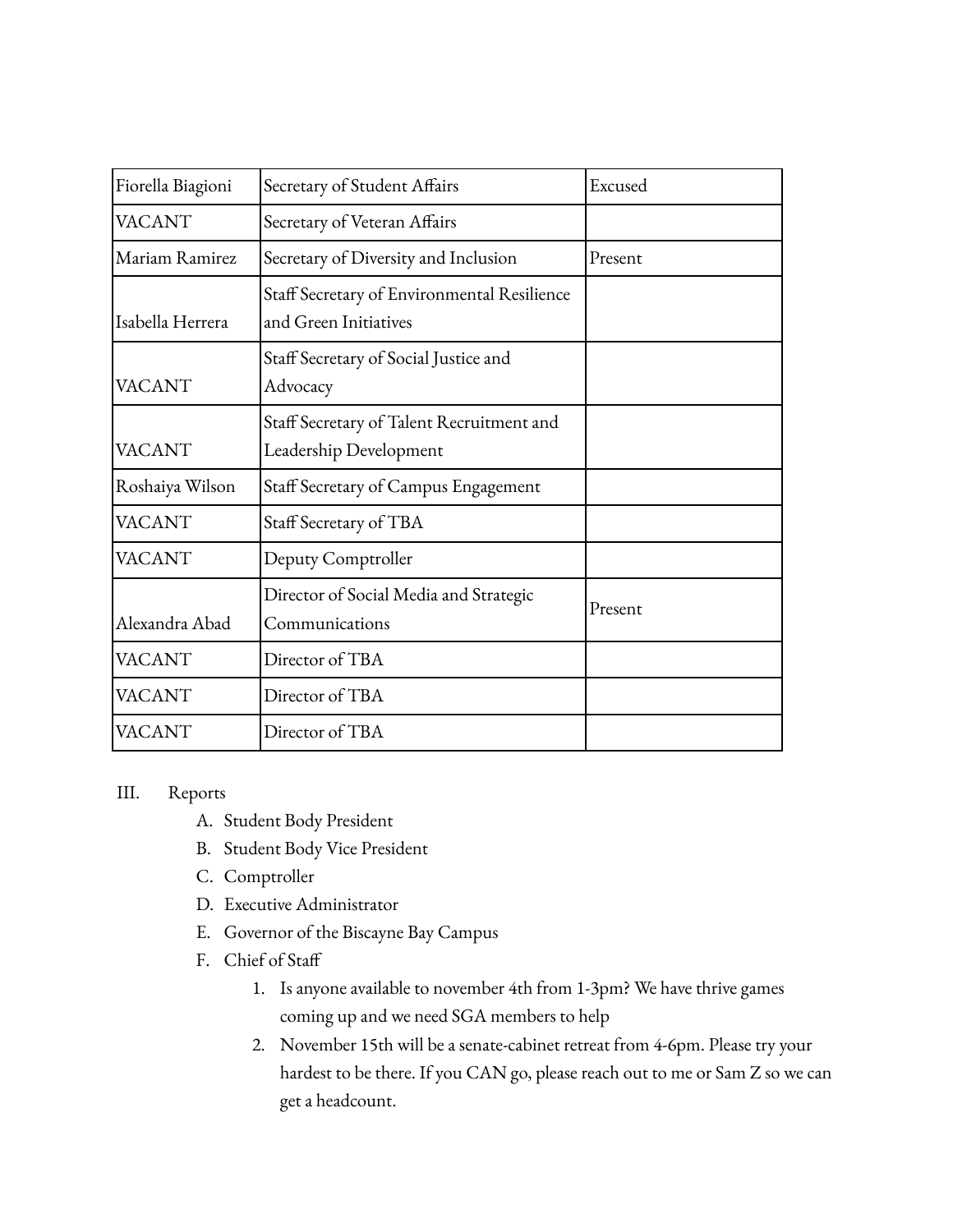- G. Lieutenant Governor of the Biscayne Bay Campus
	- 1. Vacant
- H. Deputy Chief of Staff
- I. Deputy Chief of Staff of Social Media
- J. Deputy Chief of Staff to the Vice President
- K. Elections Commissioner
- L. Secretary of Governmental Relations
	- 1. Presented 8 issues and solutions
	- 2. Trying to gather all the resources while juggling classes
- M. Secretary of Health and Well-Being
	- 1. Presented 8 issues and solutions
	- 2. Senator castelli reached out to me and I will be attending their committee meeting this friday for collaborations
- N. Secretary of Safety and Transportation
	- 1. Vacant
- O. Secretary of Athletics and Affinity
	- 1. Vacant
- P. Secretary of Sustainability and Innovation
- Q. Secretary of Online and Remote Engagement
- R. Secretary of Student Affairs
- S. Secretary of Veteran Affairs
	- 1. Vacant
- T. Secretary of Diversity and Inclusion
	- 1. Presented 8 issues and solutions
- U. Staff Secretary of Environmental Resilience and Green Initiatives
- V. Staff Secretary of Social Justice and Advocacy
- W. Staff Secretary of Talent Recruitment and Leadership Development
- X. Staff Secretary of Campus Engagement
- IV. Old Business
	- A.
- V. New Business

A.

- VI. Advisor Reports
	- A. Michelle